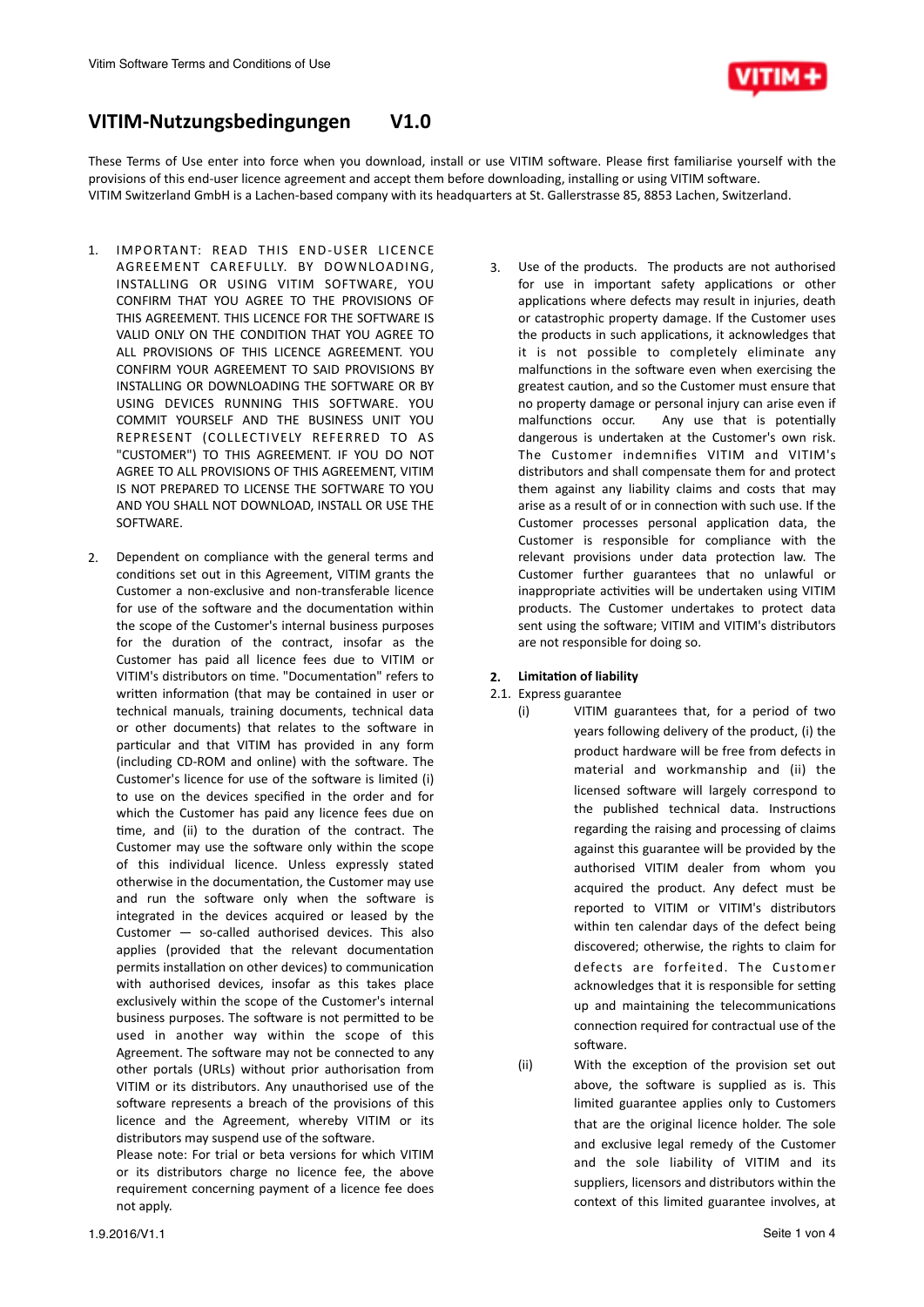

VITIM's discretion, the repair ( the circumvention or suppression of a defect also counts as the permissible rectification of a defect) or replacement of the product or the provision of a refund for the product if VITIM or the party that provided the product to the Customer is notified of such accordingly (or if the product is returned in response to a request). Any further warranty claims on the part of the Customer are expressly excluded. Under no circumstances does VITIM guarantee that the software is free from defects or that the Customer will be able to run the software without any problems or disruptions. Furthermore, given the continual development of new techniques for penetrating and attacking networks, VITIM does not guarantee that the software or any devices, systems or networks on which the software is run are free from the risk of penetration or attack.

Limitations: This guarantee does not apply if the software, product or any other devices that have been authorised for use of the software (a) have been modified, insofar as this has not been carried out by VITIM or authorised representatives, (b) have not been installed, operated, repaired or maintained in accordance with the instructions provided by VITIM, (c) have been subjected to an abnormal physical or electrical load, misuse, negligence or accidents or (d) have been licensed for beta, trial, test or demonstration purposes. This guarantee also does not apply to (e) any temporary software modules and (f) any software for which VITIM receives no licence fees.

# **3. EXCLUSION OF LIABILITY**

3.1. WITH THE EXCEPTION OF THOSE SPECIFIED IN THIS GUARANTEE, VITIM, ITS SUPPLIERS, LICENSORS AND DISTRIBUTORS HEREBY EXPLICITLY EXCLUDE ALL EXPRESS AND IMPLIED CONDITIONS, ASSURANCES AND WARRANTIES, INCLUDING BUT NOT LIMITED TO ANY IMPLIED WARRANTIES OR CONDITIONS OF MERCHANTABILITY, SUITABILITY FOR A SPECIFIC PURPOSE, THE EXERCISING OF THIRD-PARTY RIGHTS, SATISFACTORY QUALITY, NON-INTERVENTION, ACCURACY OF INFORMATION, OR WARRANTIES THAT ARISE ON ACCOUNT OF BUSINESS OPERATIONS, THE LAW, USAGE OR COMMERCIAL PRACTICE, TO THE EXTENT PERMITTED BY THE APPLICABLE LAW. INSOFAR AS AN IMPLIED WARRANTY CANNOT BE EXCLUDED, THE PERIOD OF VALIDITY OF SAID WARRANTY IS LIMITED TO THE PERIOD OF VALIDITY OF THE EXPRESS GUARANTEE. BECAUSE SOME STATES AND JURISDICTIONS DO NOT PERMIT ANY RESTRICTIONS ON THE PERIOD OF VALIDITY OF IMPLIED WARRANTIES, THE LIMITATION STIPULATED ABOVE MAY NOT APPLY. THIS WARRANTY

GRANTS THE CUSTOMER CERTAIN RIGHTS. DEPENDING ON THE JURISDICTION, FURTHER RIGHTS MAY BE AVAILABLE TO THE CUSTOMER. This waiver and exclusion apply even if the basic purpose of the express guarantee described above is not fulfilled.

# **4. General limitations**

- 1. This Agreement concerns a licence and not a transfer of rights to the software and documentation. VITIM and/ or its licensors therefore retain ownership of all copies of the software and documentation, as well as the intellectual property rights to the product and software. The Customer acknowledges that the products, software and documentation include industrial property rights (such as international and US trade secrets, copyrights, patents and patent applications) belonging to VITIM, its suppliers or licensors, including but not limited to the relevant internal design and structure of individual programs and the corresponding interface information. As such, the Customer has no rights in this respect unless expressly stated otherwise in this Agreement. The Customer explicitly agrees: (i) not to transfer, assign or sublicense its licence rights to other persons or legal entities and not to use the software on unauthorised devices or on second-hand authorised devices. Furthermore, the Customer acknowledges that any attempted transfer, assignment, sublicensing or use is null and void. (ii) not to circumvent or avoid any technical protective measures of any kind for the software. (iii) not to use the software independently of the product. (iv) not to publish, copy, sell, export, import, distribute or lend the software.  $(v)$  not to correct any defects or make any other changes or adjustments to the software or the product, nor to create derivative works based on the software or to permit third parties to do so. (vi) not to reverseengineer, decompile, encrypt or disassemble the software or otherwise convert it into a format that can be read by humans, unless this is expressly permitted by the applicable law notwithstanding this restriction. (vii) not to use or permit the use of the software in order to render services for third parties, be this as part of a service enterprise, on a time-sharing basis or in any other way (renting, leasing, etc.), without VITIM's express written consent. (viii) not to disclose or provide to third parties, or make available to third parties in any other way, in any form, any of the trade secrets contained in the products, software and documentation unless written consent is obtained from VITIM in advance. The Customer must implement suitable security measures to protect such trade secrets. To the extent required by law and on written request from the Customer, VITIM shall provide to the Customer the interface information required to enable interoperability between the software and another, independently created program, insofar as the Customer has paid any fee requested by VITIM. The Customer must treat this information in the strictest confidence and use it in accordance with all applicable general terms and conditions that VITIM stipulates for the provision of such information.
- Unless expressly stated otherwise, all taxes and duties relating to this Agreement, the products and the software are excluded and are the responsibility of the Customer.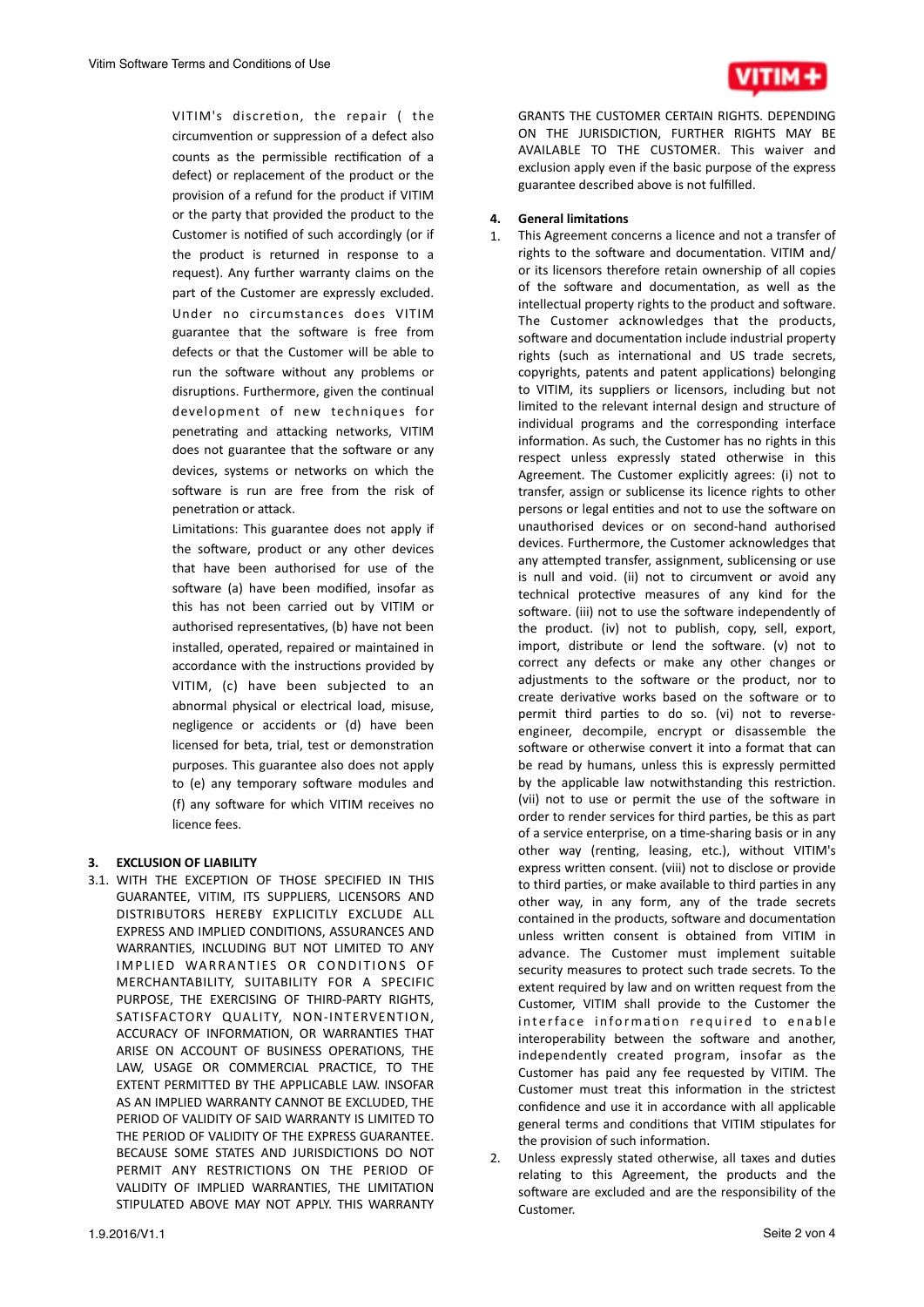

#### **2.** Software, upgrades and additional copies

2.1. Within the context of this Agreement, "software" refers to (and the general terms and conditions of this Agreement apply to) computer programs, including firmware, that the Customer is provided by VITIM or an authorised dealer, as well as all updates, bug fixes and modified versions (collectively referred to as "updates") and back-up copies of the software that have been licensed or provided to the Customer by VITIM or an authorised dealer. The Customer undertakes to use the latest version of the software. NOTWITHSTANDING ALL OTHER PROVISIONS OF THIS AGREEMENT: (1) THE CUSTOMER HAS NEITHER A LICENCE NOR THE RIGHT TO USE ANY ADDITIONAL COPIES OR UPDATES UNLESS, AT THE TIME OF ACQUIRING SUCH COPY OR UPDATE, THE CUSTOMER (i) ALREADY HAS A VALID LICENCE FOR THE ORIGINAL SOFTWARE AND (ii) HAS PAID THE APPLICABLE FEE CHARGED FOR THE UPDATE OR ADDITIONAL COPIES: (2) USE OF UPDATES IS LIMITED TO AUTHORISED DEVICES WHOSE END USER AND BUYER OR LESSEE ARE THE CUSTOMER, OR FOR WHICH THE CUSTOMER OTHERWISE POSSESSES A VALID LICENCE FOR THE USE OF THE UPDATED SOFTWARE AND (3) THE CREATION AND USE OF ADDITIONAL COPIES IS LIMITED TO THE REQUIRED BACK-UP PURPOSES. 

#### **3.** Property rights

3.1. The Customer agrees to maintain all copyrights and property rights to all copies made of the software in any way in the same manner as for the original software. Unless expressly authorised within the context of this Agreement, the Customer may not make any copies or duplicates of any software without prior written consent from VITIM. VITIM is entitled to refuse to give consent without having to specify the reasons for doing so. 

#### 4. **Period of validity and termination**

4.1. This Agreement and the licence granted herein remain valid until terminated as specified in the corresponding order or contract. Upon termination of the contract, the Customer must destroy all copies of the software and documentation in its possession or control. All confidentiality obligations of the Customer as well as all liability and guarantee limitations, and waivers, continue to apply after termination of the Agreement. In addition, No. 9 of these Terms of Use continues to apply after termination of the Agreement. All other clauses that are necessary for implementation of this Agreement on account of their provisions continue to apply after termination of this Agreement.

#### **5. Export**

5.1. The products, software and documentation, including technical data, may be subject to US export control legislation, including the US Export Administration Regulations, and the corresponding provisions and export/import provisions of other countries. The Customer agrees to adhere fully to all of these provisions. Furthermore, the Customer acknowledges that to this end it is responsible for acquiring licences

for the export, re-export or import of products, software and documentation in advance.

#### **6. LIABILITY**

Generally applicable provisions concerning the enduser licence, the declaration of limited warranty and the warranty exclusion.

- 6.1. IRRESPECTIVE OF WHETHER THE FUNDAMENTAL OR OTHER PURPOSE OF ONE OF THE CLAIMS STIPULATED HEREIN IS NOT MET, VITIM OR ITS SUPPLIERS AND LICENSORS SHALL UNDER NO CIRCUMSTANCES ACCEPT LIABILITY FOR ANY LOSS OF REVENUE OR PROFIT, OR FOR ANY LOST OR DAMAGED DATA, BUSINESS INTERRUPTIONS OR LOSS OF CAPITAL, NOR FOR ANY SPECIAL, INDIRECT, INCIDENTAL OR CONSEQUENTIAL CLAIMS FOR DAMAGES OR CLAIMS FOR DAMAGES OWING TO PENALTIES, REGARDLESS OF THE CAUSE. THIS APPLIES IRRESPECTIVE OF THE THEORETICAL LIABILITY AND EVEN IF SUCH CLAIMS ARISE AS A RESULT OF USE OF THE SOFTWARE OR IMPOSSIBILITY OF USE OF THE SOFTWARE OR IN ANY OTHER WAY, AND EVEN IF VITIM OR ITS SUPPLIERS OR LICENSORS WERE MADE AWARE OF THE POSSIBILITY OF SUCH DAMAGES. Under no circumstances may the liability of VITIM, its suppliers or licensors towards the Customer, be it on account of the contract, misuse (including negligence), breach of warranty or for any other reason, exceed the price that the Customer paid for the software on which the claim is based. If the software is part of another product, the price of this other product applies. BECAUSE SOME STATES AND JURISDICTIONS DO NOT PERMIT THE EXCLUSION OR LIMITATION OF INCIDENTAL OR CONSEQUENTIAL DAMAGE, THIS LIMITATION OR THIS EXCLUSION MAY NOT APPLY UNDER CERTAIN CIRCUMSTANCES.
- 6.2. The Customer agrees that the limitation of liability specified herein and the exclusions apply irrespective of whether the Customer has accepted the software or any other products or services provided by VITIM. The Customer acknowledges and agrees that VITIM has set the prices for end customers and authorised dealers and that VITIM enters into this Agreement within the scope of the warranty exclusions and limitations of liability stipulated herein and that this represents a distribution of risks between the parties (including the risk of the fundamental purpose of a legal remedy not being fulfilled and consequential damages arising) and that this forms an indispensable basis of agreement between the parties. The validity, format and execution of this Agreement are governed by and subject to Swiss law, without reference to or application of the specification of statutory regulations or principles. The exclusive place of jurisdiction for any legal disputes arising from this Agreement shall be the relevant courts in Lachen, Switzerland. The UN Convention on Contracts for the International Sale of Good does not apply. If part of this Agreement proves invalid or unenforceable, the remaining provisions of this Agreement remain fully valid and in full force. Unless expressly stated otherwise herein, this Agreement represents the entire agreement between the parties with respect to the provisions listed herein and the documentation, and renders inoperative any contradictory or additional provisions of any orders or